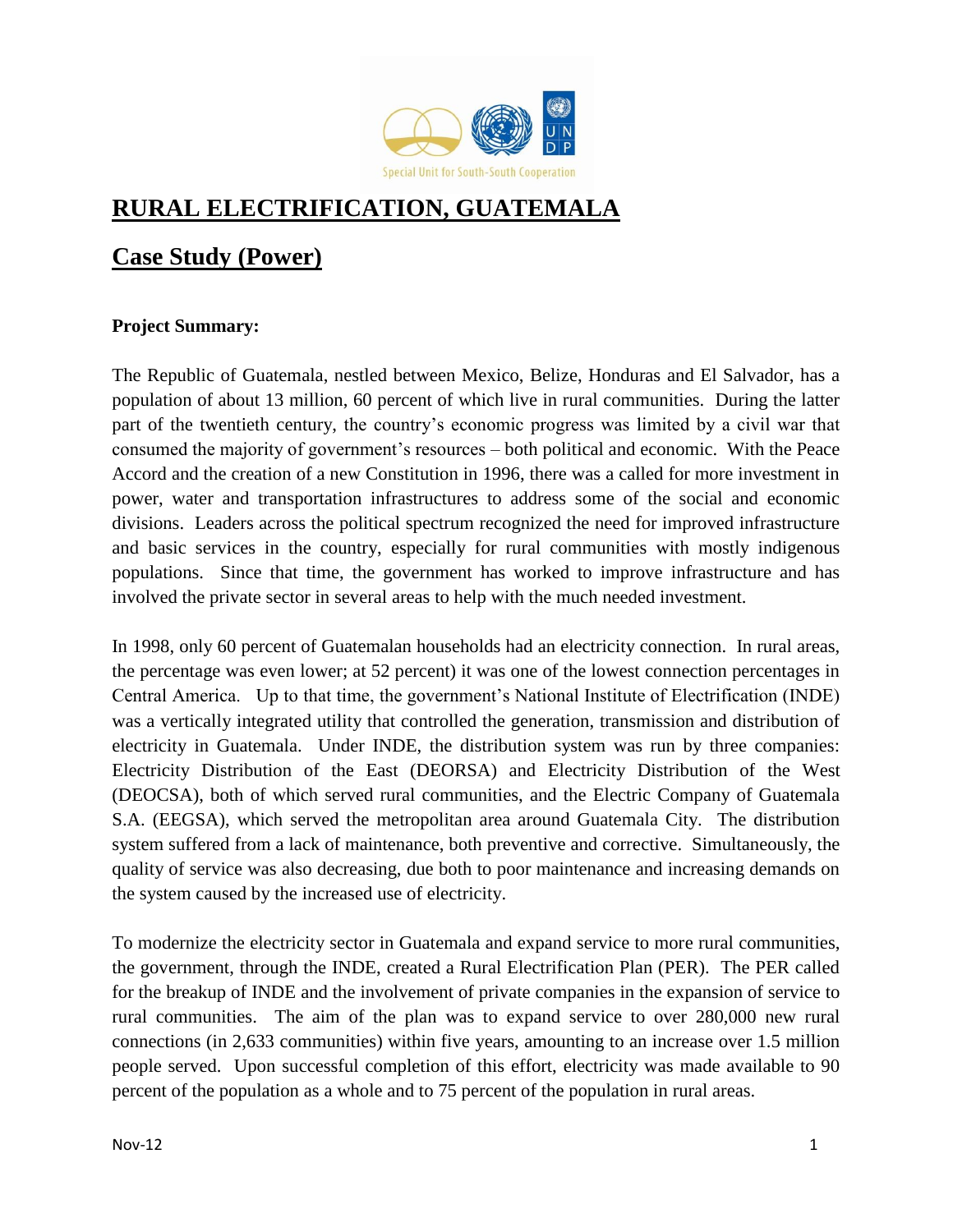

To undertake this new plan, INDE retained control of generation and transmission and decided to include the private sector in the distribution of electricity. In 1998, the government requested bids for DEORSA and DEOCSA and entered into a public-private partnership (PPP). INDE retained ownership of the assets and the private company was contracted to expand, operate and maintain the distribution system in rural areas. The same private company (hereafter referred to as DISCOS) was awarded the contracts for both distribution systems.

Under the PER, the focus was on communities and households farther than 200 meters from the existing grid. For each connection completed and verified by third party supervisors, DISCOS was paid a fixed amount. DISCOS earned additional revenue from the sale of electricity, per the approved tariffs.

Between 1999 and 2001, DISCOS connected over 300,000 customers, consisting of 130,000 PER connections and 195,000 non-PER connections. As of 2007, DISCOS supplied electricity to over 1.29 million customers, the majority of which were residential. From 1998 to 2007, DISCOS added over 650,000 customers, meeting the goal of 280,000 new rural connections.

#### **Project Objectives:**

The Ministry of Energy and Mines (MEM), through INDE, established PER and outlined their long term plan for electricity in Guatemala. The main objective of the rural electrification scheme was to modernize the electricity sector of Guatemala and expand coverage to include a larger number of rural households. The goal was to have over 75 percent of rural households connected to the grid within a five year period, bringing the connectivity rate of the country's population to 90 percent. This translated to 280,000 new connections.

A second goal of the PPP was to improve the reliability and quality of electrical service. Prior to DISCOS, the transmission and distribution lines were in poor condition due to deferred maintenance, and electricity was not always available; storm-related outages in particular were a problem. The system also suffered technical and nontechnical losses along the lines. DISCOS wanted to reduce these losses to improve reliability in electricity. By doing so, they aimed to promote economic activity and help reduce poverty in isolated rural areas.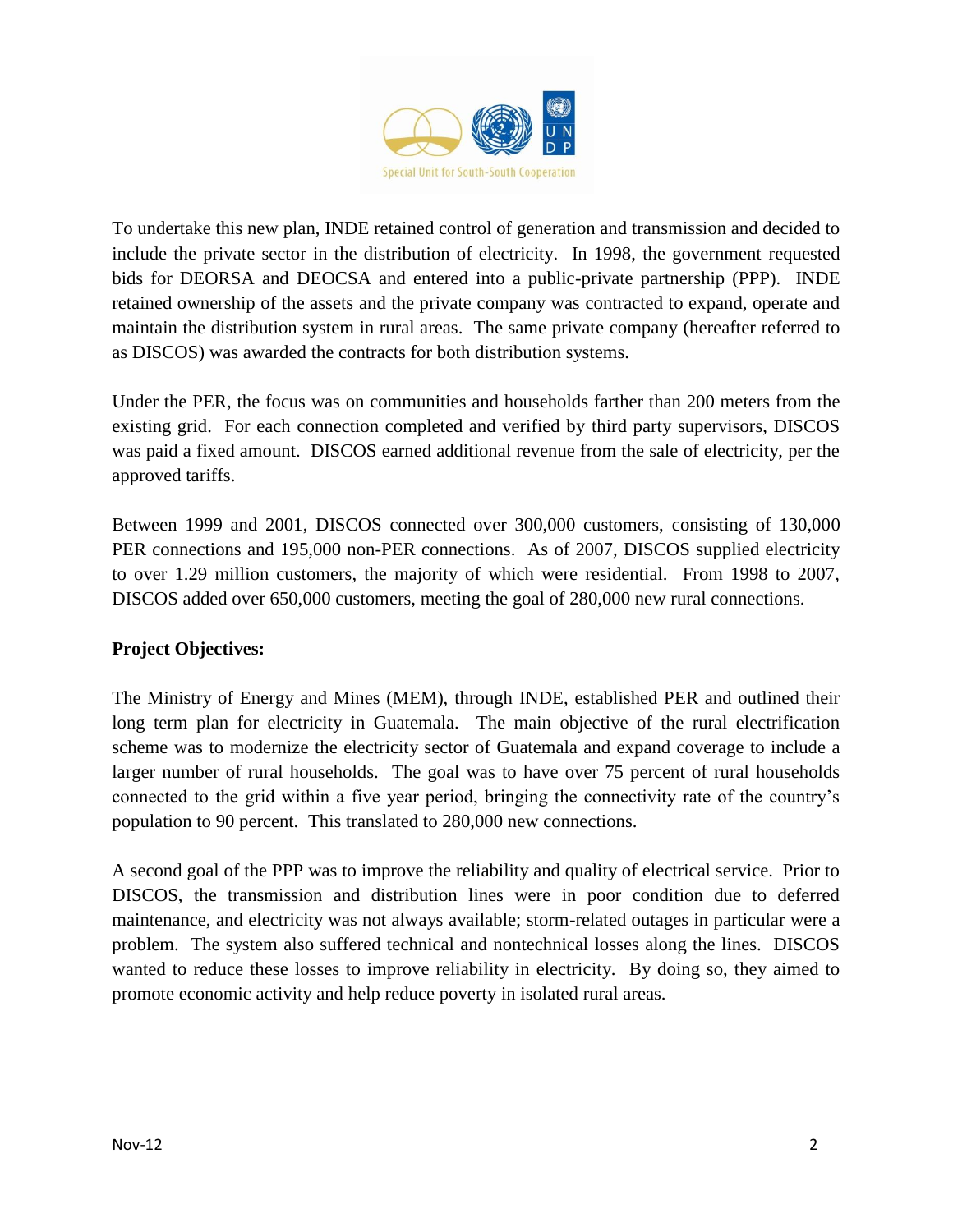

#### **Project Description:**

#### **1. Partners**

The public partner is the Guatemalan government, though the Ministry of Energy and Mines' public electric utility, INDE. INDE retains ownership of the distribution assets and initially took a 20 percent stake in the distribution companies (reduced to 15 percent in 2000).

The private partner is a Spanish based international investment group with interests in a number of different sectors in many countries around the world. Under the name DISCOS, this private partner purchased an 80 percent stake in DEOCSA and DEORSA.

#### **2. Implementation Environment - Legislative and Administrative**

On November 13, 1996, the General Law of Electricity was approved by the Guatemalan government. The law established new rules for the electricity sector and promoted electricity infrastructure development by eliminating the state run monopoly and encouraging private sector participation, creating a wholesale electricity market. The National Commission of Electric Energy (CNEE) and Administrator of the Wholesale Market (AMM) were the regulatory bodies created to provide pubic oversight of the process. The law allows generation, transmission and distribution projects to be freely undertaken by any private entity. As a result, INDE was required to break up its vertical monopoly in the market.

The CNEE regulates generation, transmission, distribution and commercialization, and is responsible for overseeing compliance with the newly established regulatory framework. CNEE's role is to protect consumer rights, prevent anti-competitive behavior, define transmission and distribution tariffs, and issue the standards that guarantee open access to transmission networks.

#### **3. Financial Agreement**

DISCOS invested US\$109 million in DEORSA and DEOCSA to gain an 80% initial stake in both distribution companies (INDE kept the remaining 20 percent). The debt-equity ratio for this initial amount was 66 to 34, with DISCOS paying US\$37 million in equity and US\$72 million in debt. In 2000, INDE sold another five percent of its stock in the companies to DISCOS for US\$6.3 million.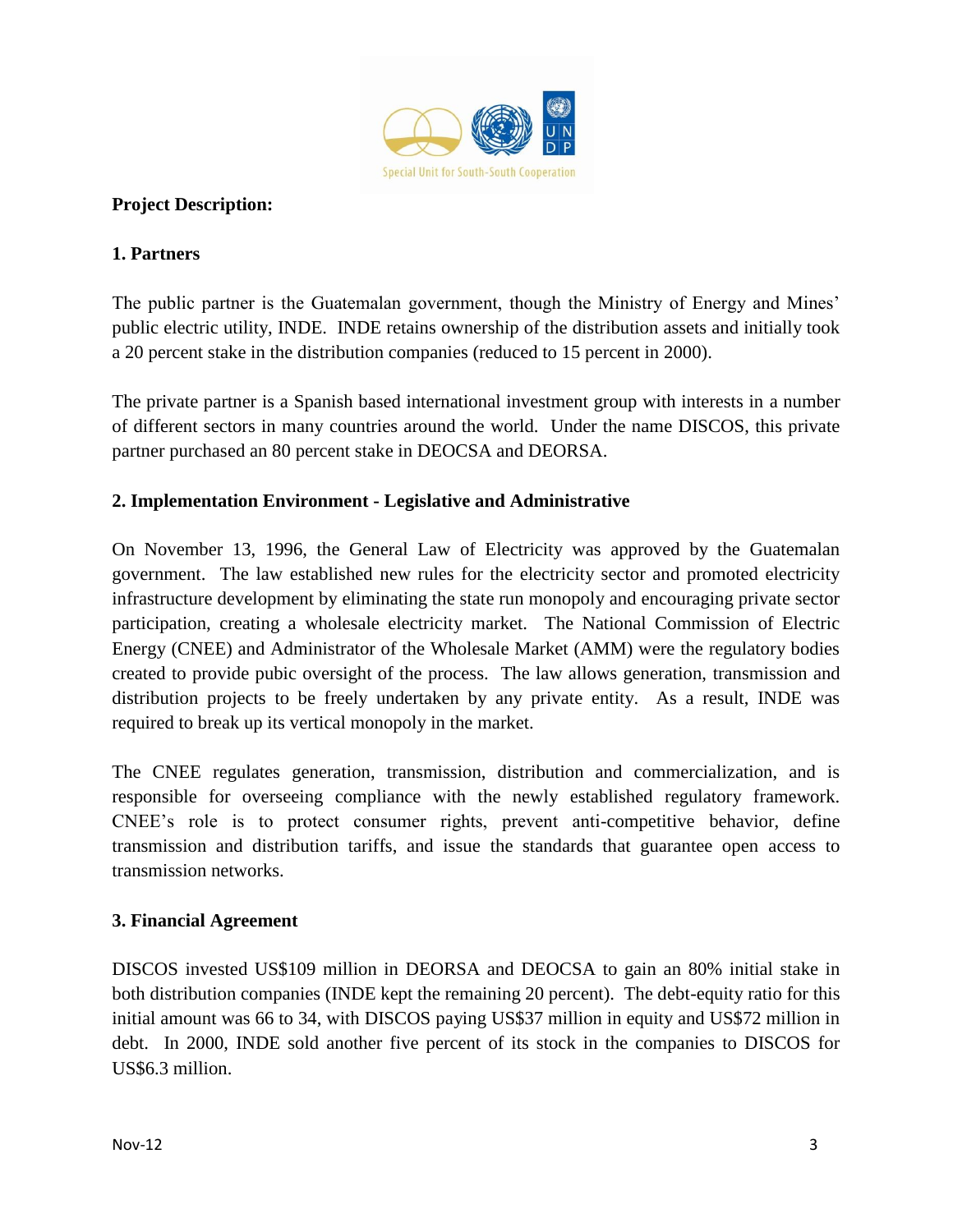

For each verified connection to the grid, DISCOS was paid US\$650 by INDE. The amount was based on costs of past connections under INDE's rural programs as well as costs of similar connections in neighboring countries. DISCOS, INDE and the Guatemalan Bank created the "Fideicomiso" Trust Fund in May of 1999 to ensure funds would be available to pay DISCOS for connections. The government used the original US\$109 million it received from DISCOS as the initial contribution to the trust fund. The government then added additional funds, bringing the trust fund total to US\$333 million.

In 2002, DISCOS, as part of their Strategic Business Plan, required a capital investment of US\$94 million for the following three years. DISCOS provided US\$44 million in equity for this investment and borrowed the rest. The Inter-American Development Bank approved a US\$25 million loan to DISCOS to "expand service and improve reliability" of service in rural areas, and Banco Industrial, Guatemala's largest private bank, also provided US\$25 million.

To repay debt and cover the costs of operation and maintenance, DISCOS will use the US\$650 per connection from PER and tariffs for the electricity used by customers. The tariff is broken into fixed and variable rates of about US\$0.90 per month as a fixed charge and US\$0.074 per kWh.

#### **4. Contract Provisions**

A 50 year concession agreement was signed between INDE and DISCOS in September of 1998. The private company was required to connect an additional 280,000 rural households between 1999 and 2004. INDE paid the DISCOS US\$650 for each verified, eligible connection. A connection was deemed eligible if the connection was residential, over 200 meters from the existing grid and verified by an independent supervisor.

The DISCOS was required to supply all households within a 200 meter zone of the existing network. To gain a connection, households within 200 meters of the grid needed to request a connection, but they were obliged to pay a connection fee. The amount of the connection fee was capped by CNEE and DISCOS and was required to be returned to the household within five years, either as shares in the distribution company or in another way that guarantees the money was repaid with at least five percent interest per year. This structure helped to provide DISCOS with the capital investment needed to expand the system.

Ownership of the distribution assets remained with the Guatemalan government, under INDE. DISCOS was contracted to operate and maintain the assets and to return them in good condition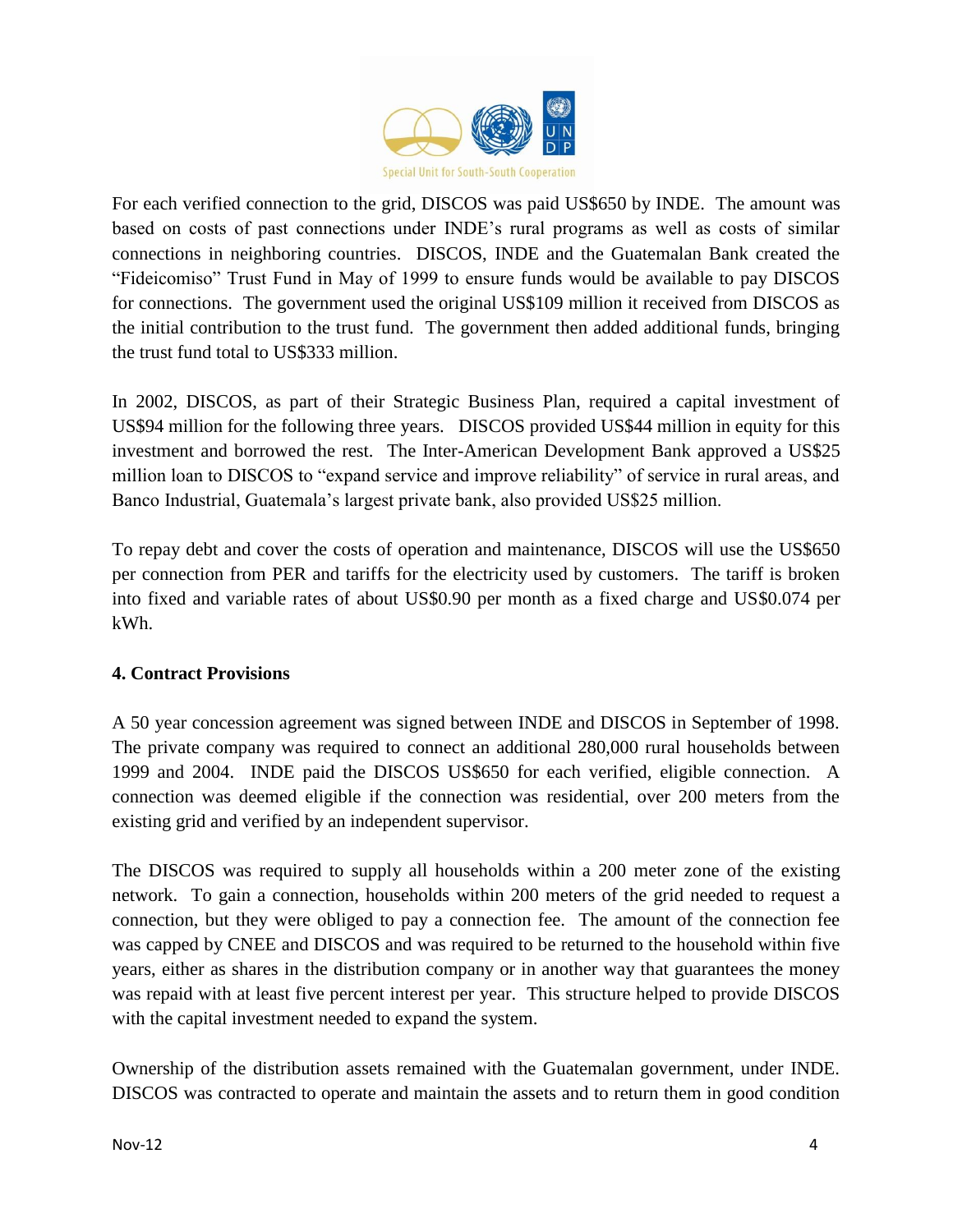

at the end of the concession period. All new assets constructed in the service expansion phase fell under the agreement as well and also became property of INDE. Although transmission facilities remained with INDE, DISCOS was contracted to undertake specific investments in the system for a fixed price. For all transmission projects, DISCOS immediately returned the assets to INDE, which is responsible for their operation and maintenance.

From 1999 to 2003, DISCOS was required to buy electricity from INDE, which had maintained its generation and transmission functions when the national power utility was divided. After 2003, DISCOS was able to purchase power on the open market.

The Multilateral Investment Guarantee Agency (MIGA), a member of the World Bank Group, provided investment insurance coverage against the risks of currency restriction, expropriation, war and civil disturbance and breach of contract. The guarantee was for 90 percent of the original investment and lasts for a period of 15 years.

# **5. Implementation Metrics**

Under PER, rural communities over 200 meters from the existing grid were identified and added to the list to receive a connection. The plan included communities in the Huehuetenango, Quiche Alta Verapaz and Peten departments, where the overwhelming majority of beneficiaries of the project were indigenous people, speaking at least 14 languages in addition to Spanish. In response to this, PER included elements of an indigenous peoples plan to ensure these communities would receive the services they needed. DISCOS worked with community leaders, discussing community capacity and needs, prior to connecting transmission lines. They also discussed community participation in construction, maintenance and management of service delivery.

DISCOS employed 18 contractors to work on electrification projects in different zones. Of these companies, only four were Spanish and each company received one-year contracts of approximately US\$1 million. DISCOS provided the materials for the projects and the contractors provided the labor, machinery and logistics.

The per capita income for Guatemala was US\$1,600 in 1998 (US\$2,325 in 2006) and even lower in rural communities because of the highly uneven distribution of income. In many cases, because of this low income level, families in rural communities used very little electricity each month (often using only a single light bulb). It was estimated that over 80 percent of rural customers use less than 300kWh per month.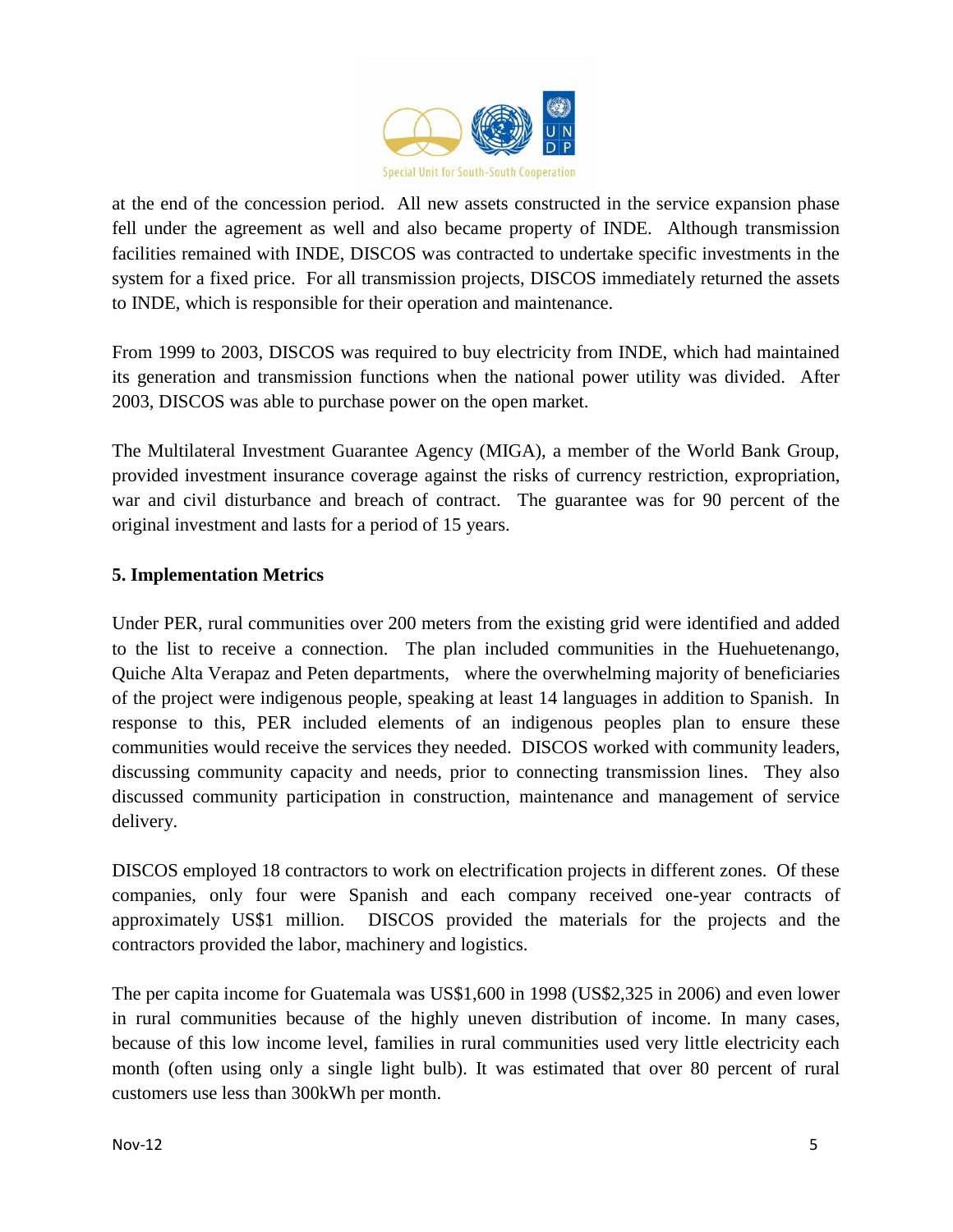

Given this situation, the government established a social tariff system so that rural residents who used a low quantity of electricity paid a lower rate. Pricing of tariffs is based on the wholesale price of electricity, transmission charges and a price cap on distribution profits. The price cap is set every five years by CNEE. The subsidized social tariff is applied to all residential customers whose monthly consumption is below 300kWh. This translates to about US\$3 a month for electricity at the social tariff rate. DISCOS pays less per kWh for electricity sold at the social tariff than it does for electricity sold at the normal tariff. By changing the price paid by DISCOS, the subsidized social tariff does not affect the profits of the company.

# **Commentary:**

# **1. Overcoming Impediments**

In the beginning, DISCOS discovered that about a third of the communities selected for connections under PER either already had a connection or the connection was under construction. This reflects an inadequate inventory of the system conducted by INDE. DISCOS and INDE needed to have weekly meetings to identify replacement communities that fit the PER criteria. Having had an accurate list of communities would have saved time and money on both sides.

In 2001, there was a backlog of 13,000 connections that needed to be certified by the independent supervisors, representing about two to three months of connections. While evaluators of the program felt this was a reasonable delay, it may have slowed the connection rate of DISCOS because waiting for payment reduced the funds available for investment in system expansion. DISCOS also faced a slowdown in transmission investments because there were problems obtaining and negotiating the "way-leaves" (rights-of-way).

#### **2. Key Points for Success or Failure**

The rural electrification program had several points of success and some potential problems. While the Ministry of Energy and Mines tried to inject competition into the electricity market by involving the private sector, competition could have been stronger if more companies could have participated in PER funding. If other companies had competed with DISCOS for PER connections, it might have been possible for the government to lower the payment. There is a fine line however, because DISCOS was able to increase efficiency by purchasing materials in bulk and this might not have been as feasible if they were not making all 280,000 connections.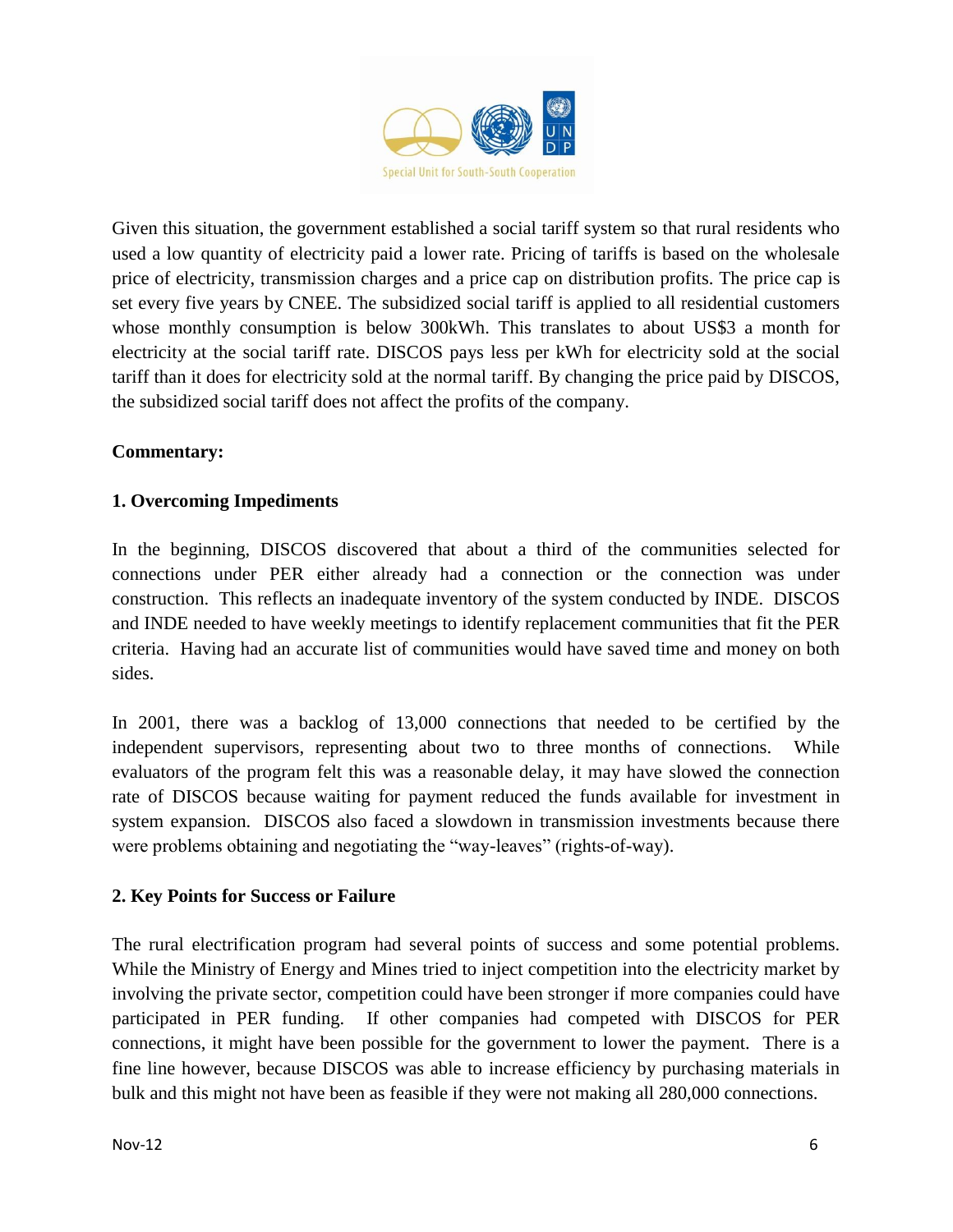

Another potential problem with the program was the payment price for new connections. A payment of US\$650 was selected based on past connection costs and was uniform for every connection. While this enabled DISCOS to know its revenue level, it did not guarantee that every connection cost the same amount. Connections closer to the grid (while still beyond 200 meters) would have been less expensive to make than those farther away and in more isolated areas. As of 2002, DISCOS was averaging 7 percent profit per connection, but anticipated higher costs for connections to more remote locations. Since the contract did not contain any penalties if DISCOS did not make all the connections, there was no incentive for them to make connections in more remote locations, if that connection would reduce their profit. While this did not seem to have a major impact on the program (since over 650,000 connections were made), it might have been possible to increase the payment for connections much farther away and slightly decrease the payment for connections closer to the grid. Doing so might have helped guarantee connections to the most remote areas were made, by eliminating potential cost disincentives.

The tariff rate set by CNEE caused some concern for DISCOS because the low rates and low levels of consumption—between 30 and 40 kWh per month for rural households. DISCOS argued for a higher fixed rate to help cover more of the fixed costs associated with billing and metering.

To minimize the non-payments and late payments, DISCOS opened a twenty-person call center spread throughout its service area to help people understand what the bill means and how to pay them. By doing so, DISCOS was able to maintain a closer connection with its customers and make its operations more efficient.

Another important success of the program is the social tariff for customers who consume less than 300kWh per month. The social tariff was set in such a way that it helped poor, rural customers without harming DISCOS. Since the government reduced the generation price of electricity for DISCOS when distributing to customers receiving the social tariff, there was not a disincentive for DISCOS to connect these communities. DISCOS was able to connect the communities targeted in PER.

Another important point was the establishment of the Fideicomiso Trust Fund because it ensured that funds for the PER would be used for the PER and not by other programs. Overall, the program thus far has been successful because the number of households connected to the grid